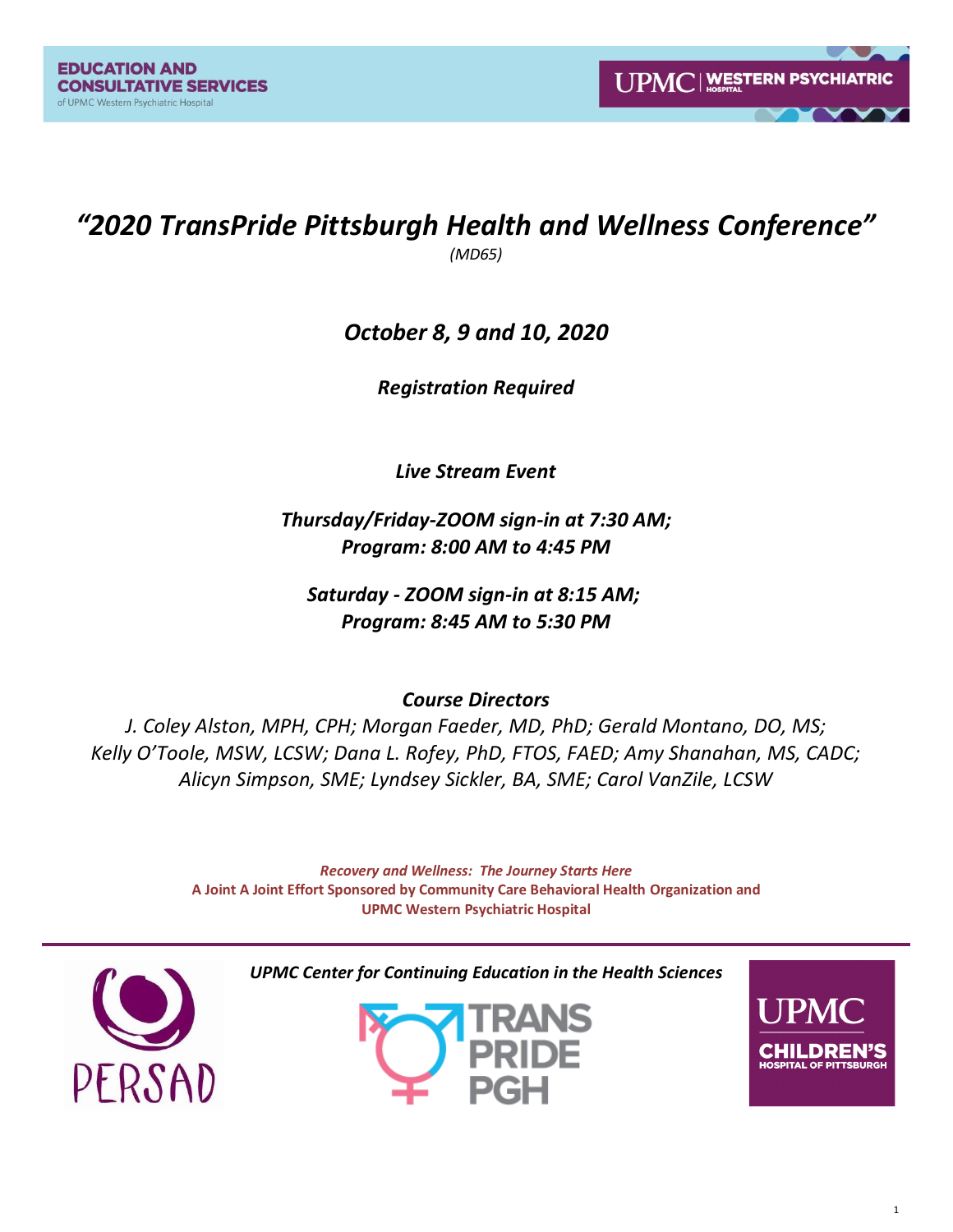## **Introduction**

It is well established that LGBTQ+ people come from all walks of life, all races and ethnicities, all ages, all socio-economic status, and from all parts of the United States, making up a significant portion of the population. It is also established that transgender and non-binary individuals, especially those who are Black, Indigenous, or People of Color, experience tremendous discrimination and inequality in healthcare in addition to many other disparities.

The 2020 TransPride Pittsburgh Health and Wellness Conference seeks to address these issues by centering lived experience and building bridges between the trans/non-binary community and professional healthcare institutions to share perspectives, experiences, and educate one another. When the community and institutions communicate and collaborate new perspectives and ideas are forged. The needs of LGBTQ+ people should always be considered in public health efforts to improve the overall health of all people and eliminate health disparities.

The vision that we offer is that all humans are part of a diverse spectrum of biological characteristics, sexualities, and gender identities and that sexual and gender equity and racial equity are inexorably linked. We should be able to care for our transgender, non-binary, and intersex patients with as much dignity, respect, and clinical competency as we do for our cisgender patients. We do this though education and dialog via a lens of anti-racism and narrative humility "that acknowledges that our patients' stories are not objects that we can comprehend or master, but rather, dynamic entities that we can approach and engage with, while simultaneously remaining open to their ambiguity and contradiction and engaging in constant selfevaluation and self-critique." Further we believe that comprehensive institutional cultural competency is essential in order to treat all of our patients exactly as they wish to be treated.

Our community and other healthcare professionals and speakers will focus on medical and behavioral health care needs, best practices, and cultural competencies for working with transgender, non-binary, and intersex persons and their families.

# **Educational Objectives**

### **At the completion of this program, participants should be able to:**

- 1. Describe skill and increased cultural competency for providing mental and medical health services to transgender, non-binary, and intersex individuals.
- 2. Discuss the lived experience and societal challenges facing transgender, non-binary and intersex individuals and how best to help.
- 3. Recognize new perspectives on what it means to be human in the context of sexual, gender, and racial equity that is inclusive and respectful of transgender, non-binary and intersex status and identity.

# **Who Should Attend**

Mental health providers, medical providers, community providers, members of the transgender, non-binary and intersex communities, youth, families, and allies.

# **Acknowledgements**

Thank you to the entire planning committee for the countless hours they committed throughout the year and for their work in developing this conference for all to learn and grow as providers of care for transgender and non-binary individuals: Western Psychiatric LGBTQ+ Committee, TransPride Pittsburgh, UPMC Children's Hospital of Pittsburgh, and Persad Center.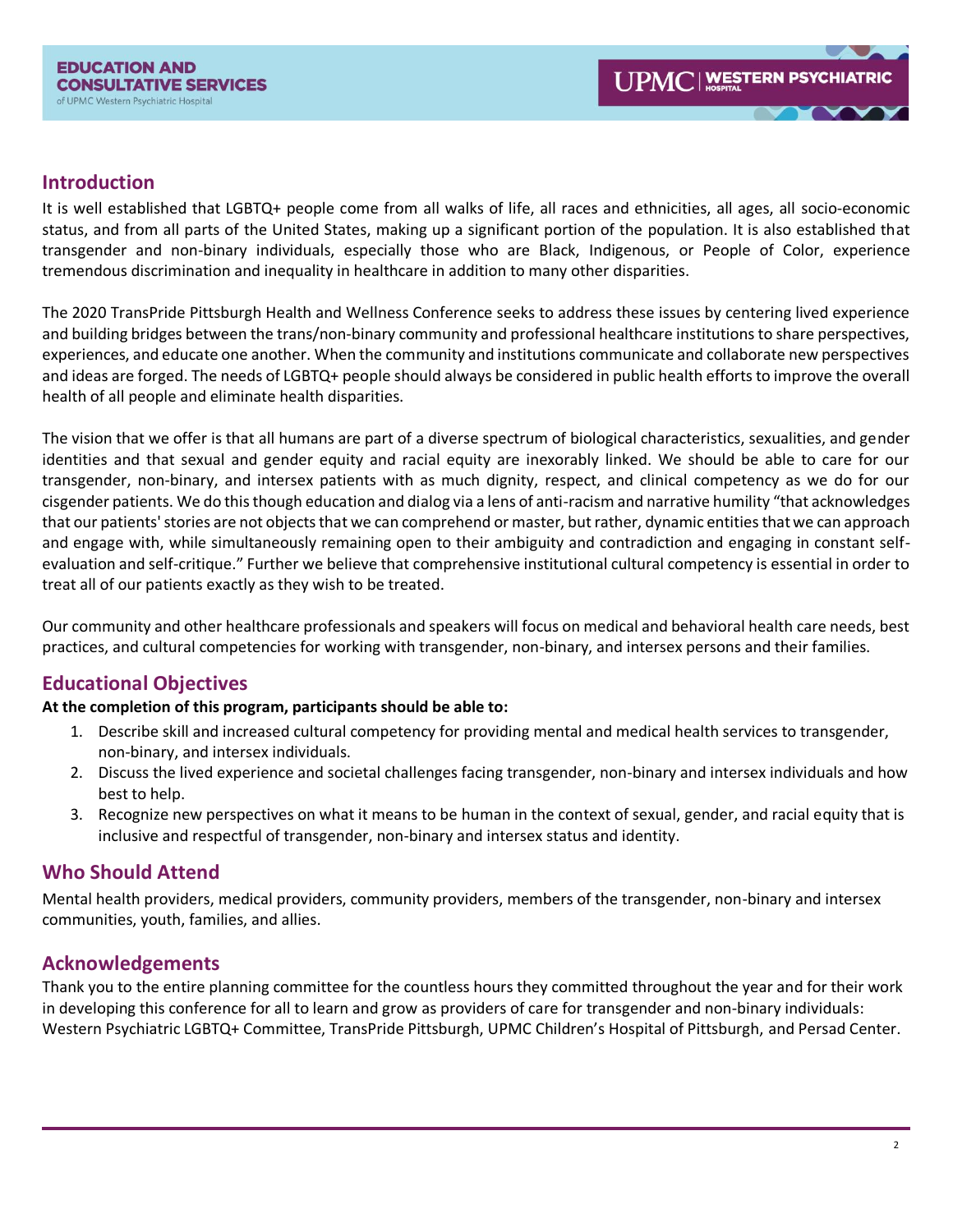## **Course Directors and Committee Members**

### **J. Coley Alston, MPH, CPH (Course Director)**

**(They/Them/Theirs)** Program Director Hugh Lane Foundation Co-Chair, TransPride PGH Pittsburgh, PA

### **Charlie Borowicz, MSW, MPH (They/Them/Theirs)**

Transgender Health Project Manager Center for Inclusion Health Allegheny Health Network Co-Leader Trans Buddy PGH Pittsburgh, PA

### **Morgan Faeder, MD, PhD (Course Director) (He/Him/His)**

Director, UPMC Consult Liaison Psychiatry Fellowship Medical Director, Neuropsychiatry Assistant Professor of Psychiatry UPMC Western Psychiatric Hospital University of Pittsburgh School of Medicine Pittsburgh, PA

### **Gerald Montano, DO, MS (Course Director) (He/Him/His)**

Assistant Professor of Pediatrics University of Pittsburgh School of Medicine Medical Director, Gender and Sexual Development Program Center for Adolescent and Young Adult Health UPMC Children's Hospital of Pittsburgh Pittsburgh, PA

### **Kelly O'Toole, MSW, LCSW (Course Director) (She/Her/Hers)**

Director of Clinical Care Services, Adult Services UPMC Western Psychiatric Hospital Pittsburgh, PA

### **Dana L. Rofey, PhD, FTOS, FAED (Course Director) (She/Her/Hers)**

Director of the Pittsburgh Obesity, Weight, and Emotion Research for Gender Diverse Youth (POWER-G) Lab Associate Professor of Psychiatry, Pediatrics, and Psychology University of Pittsburgh Medical School Pittsburgh, PA

### **Amy Shanahan, MS, CADC (Course Director) (She/Her/Hers)**

Director of Clinical Care Services of Addiction Medicine Services University of Pittsburgh Medical Center Ambulatory Services UPMC Western Psychiatric Hospital Pittsburgh, PA

### **Lyndsey Sickler, BA, SME (Course Director) (They/Them/Theirs)**

Youth Program Manager Pittsburgh Youth Haven Co-Chair, TransPride Pittsburgh Pittsburgh, PA

# **Alicyn Simpson, SME (Course Director) (She/Her/Hers)**

Community Navigator Gender and Sexual Development Program Center for Adolescent and Young Adult Health UPMC Children's Hospital of Pittsburgh Co-Founder/Co-Leader Trans Buddy PGH Pittsburgh, PA

### **Carlos Torres, MPH (He/Him/His)**

Interim Executive Director Persad Center Pittsburgh, PA

### **Andrew Weinberg, LCSW (He/Him/His)**

Clinical Therapist and Clinical Supervisor Persad Center Pittsburgh, PA

### **Carol VanZile, LCSW (Course Director) (She/Her/Hers)**

Director BH Regulatory, Compliance and Accreditation/Compliance Officer UPMC Western Psychiatric Hospital Pittsburgh, PA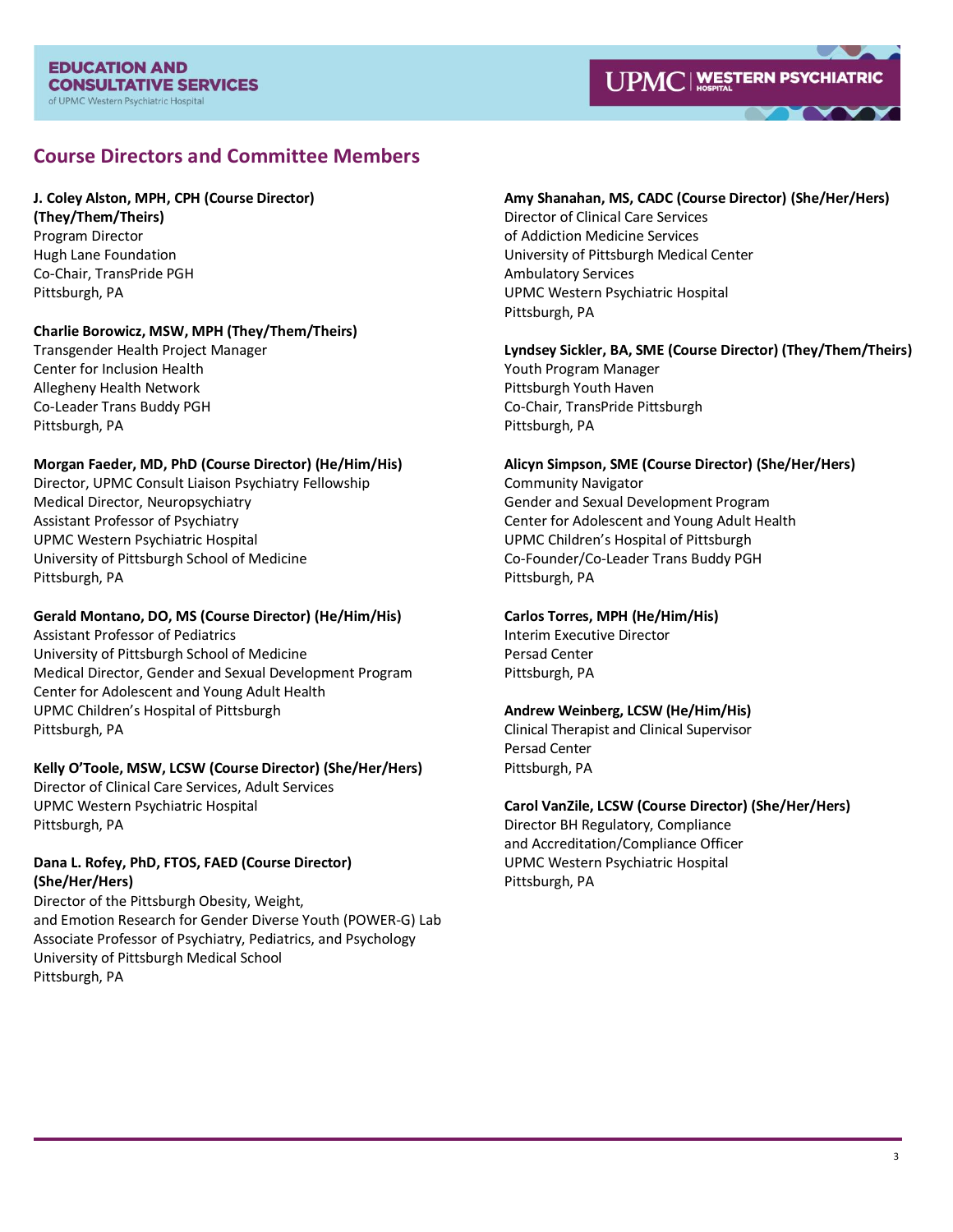

# **Keynote Speakers and Faculty**

**Aprilynn Artz, LPC, NCC (She/Her/Hers)** Therapist, Private Practice Pittsburgh, PA

**Schuyler Bailar, BA (Keynote Speaker) (He/Him/His)** 1st Trans Division 1 NCAA Men's Athlete Harvard University Cambridge, PA

**Adrian Ballard, MSW, LCSW (He/Him/His)** Doctoral Student University of Pittsburgh Pittsburgh, PA

**Braeden Bash, PA (They/Them/Theirs)** Physician Assistant Allies for Health and Wellbeing Pittsburgh, PA

**David Michael Battle, MPA (He/Him/His)** Founder, Garden of Peace Project Pittsburgh, PA

**Julie R. Beaulieu, PhD (She/Her/Hers)** Lecturer Gender, Sexuality, and Women's Studies Program University of Pittsburgh Pittsburgh, PA

**Carrie Benson, MEd (She/Her/Hers)** Office of Diversity and Inclusion University of Pittsburgh Pittsburgh, PA

**Leyna Bonanno, MS (She/Her/Hers)** University of Pittsburgh Pittsburgh, PA

**Iru Brodie-Mends, LCSW (She/Her/Hers)** Former Associate Director of Clinical Services Multicultural Care Team University Counseling Center University of Pittsburgh

**Rashod Xavier Brown, BS (He/Him/His)** Director Garden of Peace Project Pittsburgh, PA

Pittsburgh, PA

#### **Tamar C. Carmel, MD (Keynote Speaker) (He/Him/His)**

Medical Director of Mental Health Services Central Outreach Wellness Center Clinical Assistant Professor University of Pittsburgh School of Medicine, Department of Psychiatry Pittsburgh, PA

#### **Angela Carter, ND (They/Them/Theirs)**

Co-Director of the Equi Institute Clinical Director for Sacred Vessel Medicine Portland, OR

**Carla D. Chugani, PhD, LPC (She/Her/Hers/They/Them/Theirs)** Assistant Professor Department of Pediatrics, Division of Adolescent and Young Adult Health

University of Pittsburgh School of Medicine Pittsburgh, PA

**Katharine B. Dalke, MD, MBE (She/Her/Hers)** Director

Office fo[r Culturally Responsive Health Care Education](https://students.med.psu.edu/culture) Assistant Professor of Psychiatry and Behavioral Health Co-Chair, LGBTQ and Allies Affinity Network Resource Group Penn State College of Medicine State College, PA

### **Avi Diamond, MA, MT-BC (She/Her/Hers/They/Them/Theirs)**

LGBTIA+ Programs Director Womens Center and Shelter of Greater Pittsburgh Pittsburgh, PA

**Jett Downey, BA (She/Her/Hers)**

Creative Musician Thomas J Watson Fellow Producer Jett Downey Music Pittsburgh, PA

**Lori Ann Drost, LSW, HSV (She/Her/Hers)** Therapist University Counseling Center University of Pittsburgh

Pittsburgh, PA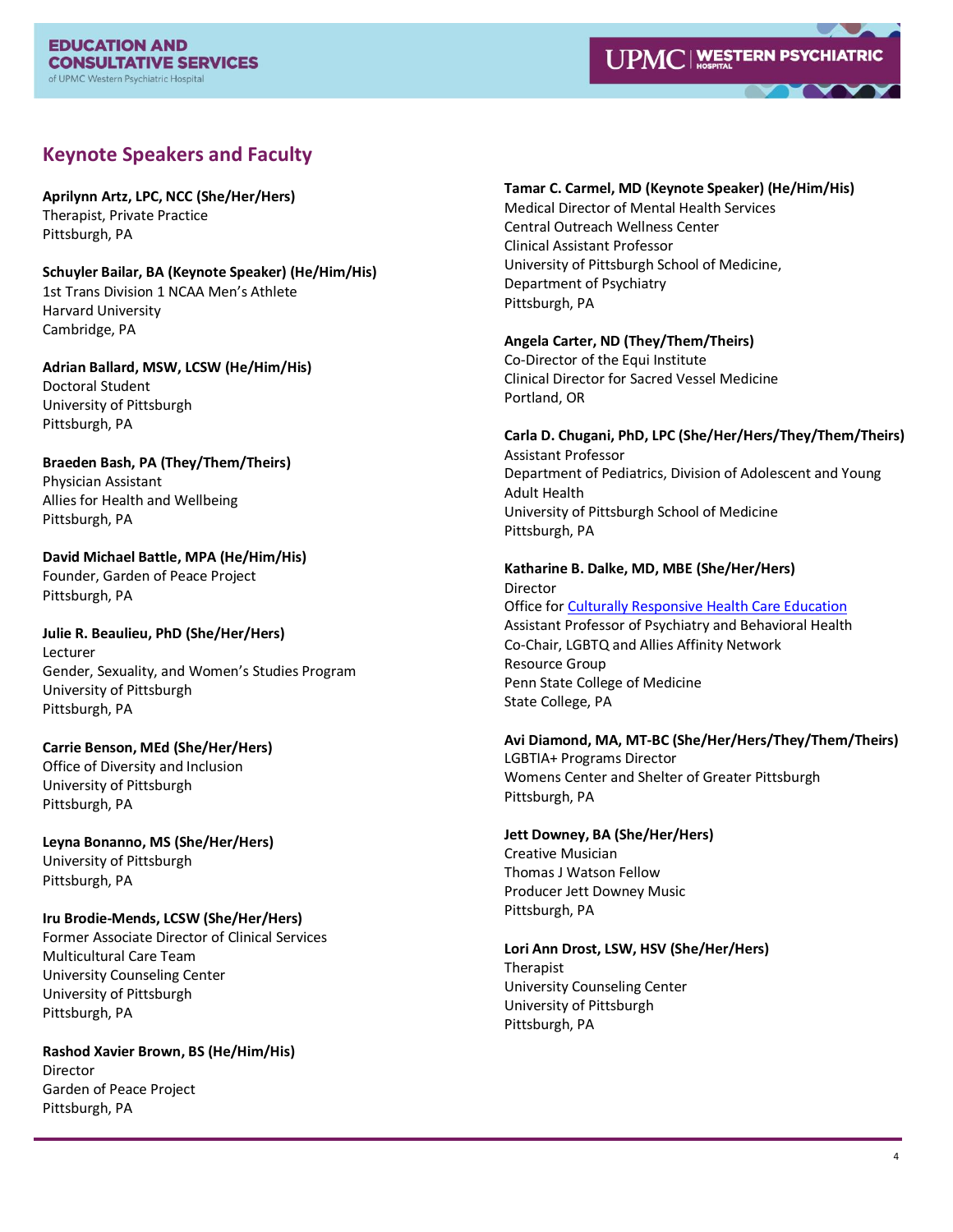#### **EDUCATION AND CONSULTATIVE SERVICES** of UPMC Western Psychiatric Hospital



#### **John Easter, BS (He/Him/His)**

Co-Founder True T Entertainment Health and Wellness Coordinator HIV Intensive Case Manager Pittsburgh AIDS Task Force Pittsburgh, PA

#### **Kristen Eckstrand, MD, PhD (She/Her/Hers/They/Them/Theirs)** Fellow

Child and Adolescent Psychiatry Post-Doctoral Fellow at the University of Pittsburgh University of Pittsburgh School of Medicine UPMC Western Psychiatric Hospital Pittsburgh, PA

## **Kate Eldridge, BPhil (She/Her/Hers)**

Queer Researcher, Advocate, Youth Mentor Pittsburgh, PA

### **Vanessa White Fernandes, MS, RTC, LPC (She/Her/Hers)**

Senior Licensed Professional Care Manager Community Care Behavioral Health UPMC Insurance Services Division Pittsburgh, PA

### **Cori Frazer, LSW (They/Them/Theirs)**

Autistic and Non-Binary Social Worker Co-founder of the Pittsburgh Center for Autistic Advocacy (PCAA) Pittsburgh, PA

### **Rachel E. Gartner, PhD (She/Her/Hers)**

Assistant Professor School of Social Work University of Pittsburgh Pittsburgh, PA

### **J. Joy Gero, PsyD, LPC (She/Her/Hers)**

Program Director of General Adult and the Behavioral Health Intensive Care Unit UPMC Western Psychiatric Hospital Program Manager of LGBTQ Health Initiatives Health Services Division University of Pittsburgh Medical Center Pittsburgh, PA

#### **Ahmed Ghuman, PsyD, MBA, LPC (He/Him/His)**

Associate Director of Strategic Programs & Services/Interim Training Director Clinical Psychologist Leader, Multicultural Care Team University of Pittsburgh Pittsburgh, PA

#### **Jules Gill-Peterson, PhD (She/Her/Hers)**

Assistant Professor Department of English Secondary Appointment in Gender, Sexuality, and Women's Studies Author of Histories of the Transgender Child (2018) University of Pittsburgh Pittsburgh, PA

#### **Keith Gray, MSW (He/Him/His)**

Clinical Therapist Persad Center Pittsburgh, PA

### **Victoria L. B. Grieve, PharmD (She/Her/Hers)**

Department of Pharmacy and Therapeutics Assistant Professor: Pharmacy and Therapeutics Adjunct Professor: Information Sciences Affiliated Faculty: Gender and Women's Studies University of Pittsburgh Pittsburgh, PA

### **Lorelei J. Grunwaldt, MD, FACS, FAAP (She/Her/Hers)**

Associate Professor of Plastic Surgery Children's Hospital of Pittsburgh of UPMC Director, Vascular Anomalies Center Director, Brachial Plexus Clinic Pittsburgh, PA

### **Errica Hager, MPH (She/Her/Hers)**

Community Engagement Coordinator Clinical and Translational Science Institute Bio-Cultural Broker University of Pittsburgh Pittsburgh, PA

#### **Shireen Haq, MPH (She/Her/Hers)**

Program Director National Network Development & Strategic Expansion UPMC Health Plan Pittsburgh, PA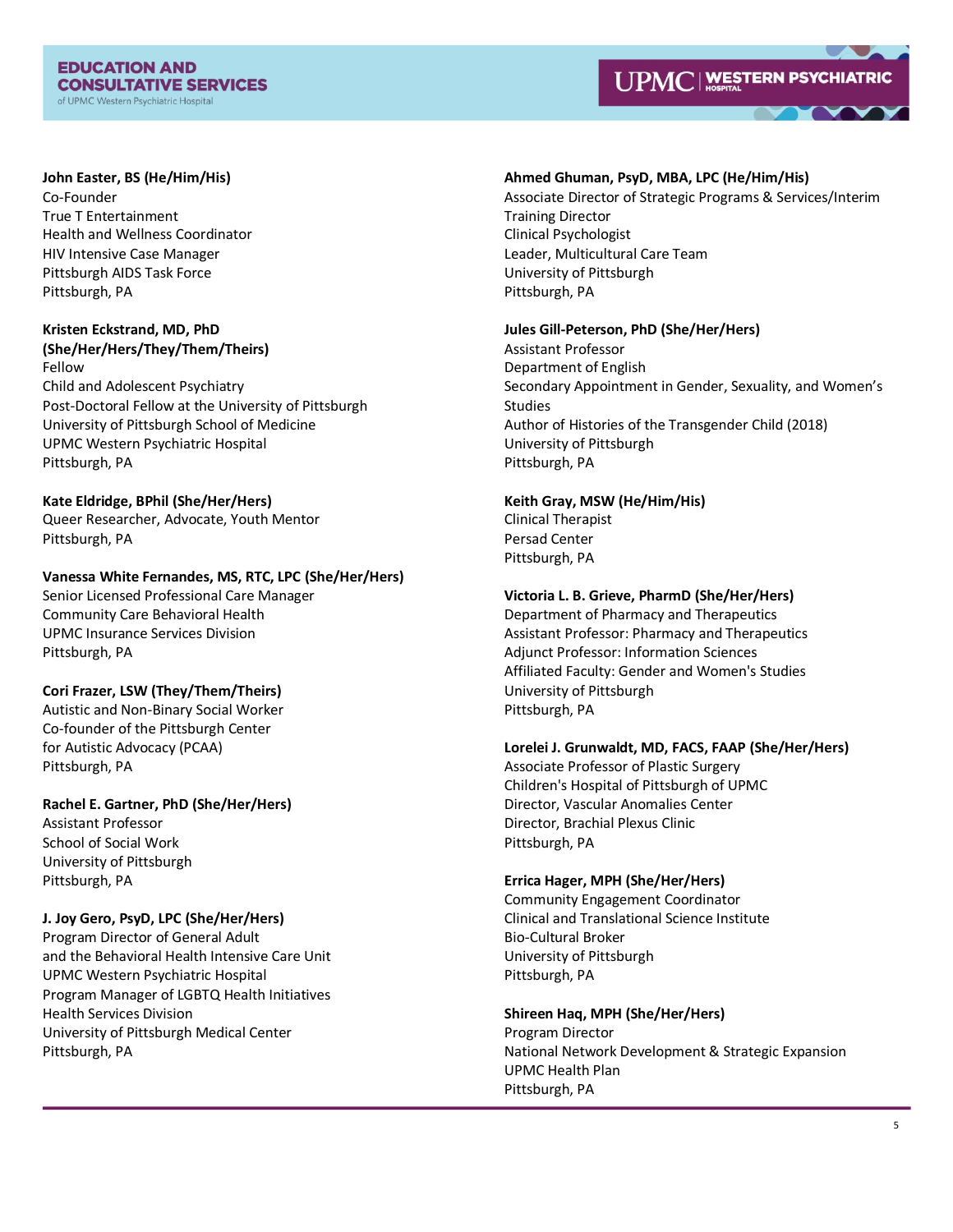

**Leah B. Helou, PhD, CCC-SLP (She/Her/Hers)** Founder Transgender Voice and Communication Training Program UPMC Voice Center Assistant Professor, University of Pittsburgh School of Communication Science and Disorders Director, Helou Laboratory for Vocal Systems Anatomy and Physiology Research Pittsburgh, PA

### **Ali Hoefnagel, BA (They/Them/Theirs)**

Artistic Program Director Dreams of Hope Performer, Arts Administrator and Teaching Artist Pittsburgh, PA

#### **Kathleen Hwang, MD (She/Her/Hers)**

Associate Professor of Urology Director of Male Reproductive Health University of Pittsburgh School of Medicine 3471 Fifth Avenue, Suite 700 Pittsburgh, PA

#### **Kacie Kidd, MD (She/Her/Hers)**

Third Year Fellow, PGY-VII Adolescent and Young Adult Medicine UPMC Children's Hospital of Pittsburgh TL-1 Research Scholar Pittsburgh, PA

**Joy KMT (She/Her/Hers/They/Them/Theirs)** Garden of Peace Project Pittsburgh, PA

# **Dan LaVallee, MS (He/Him/His)**

Social Impact Director UPMC Health Plan Pittsburgh, PA

### **Ali Lewandowski, MA, CCC-SLP (She/Her/Hers)**

Speech-Language Pathologist University of Pittsburgh Voice Center UPMC Voice Center Department of Otolaryngology University of Pittsburgh Medical Center Pittsburgh, PA

**Ellie Zara Ley, MD (She/Her/Hers)** Plastic and Reconstructive Surgeon The Meltzer Clinic

Scottsdale, AZ

**Kathy McQuillan, MA (She/Her/Hers)** Clinical Therapist Persad Center Pittsburgh, PA

**Tobly McSmith (Keynote Speaker) (He/Him/His)** Writer, Creator, Producer Author, Stay Gold New York, NY

**Kaitlyn Myers-Brooks, NCC, LPC (She/Her/Hers/They/Them/Theirs)** Therapist, Private Practice

Executive Functioning Coach Pittsburgh, PA

### **Sean Moundas, PsyD (They/Them/Theirs)**

Interim Assistant Director Doctoral Psychology Training/Staff Clinician University Counseling Center University of Pittsburgh Pittsburgh, PA

### **Chauntey Porter (She/Her/Hers)**

Founder The Love Diamond Project Pittsburgh, PA

### **Nick Ripley, JD (They/Them/Theirs)**

Juris Doctor American University Washington College of Law Washington, DC

**Seth Rosenberg (He/Him/His/They/Them/Theirs)** Executive Director Dreams of Hope Pittsburgh, PA

**Sarah Rosso, MPH, MA (She/Her/Hers)** Executive Director Hugh Lane Wellness Foundation Pittsburgh, PA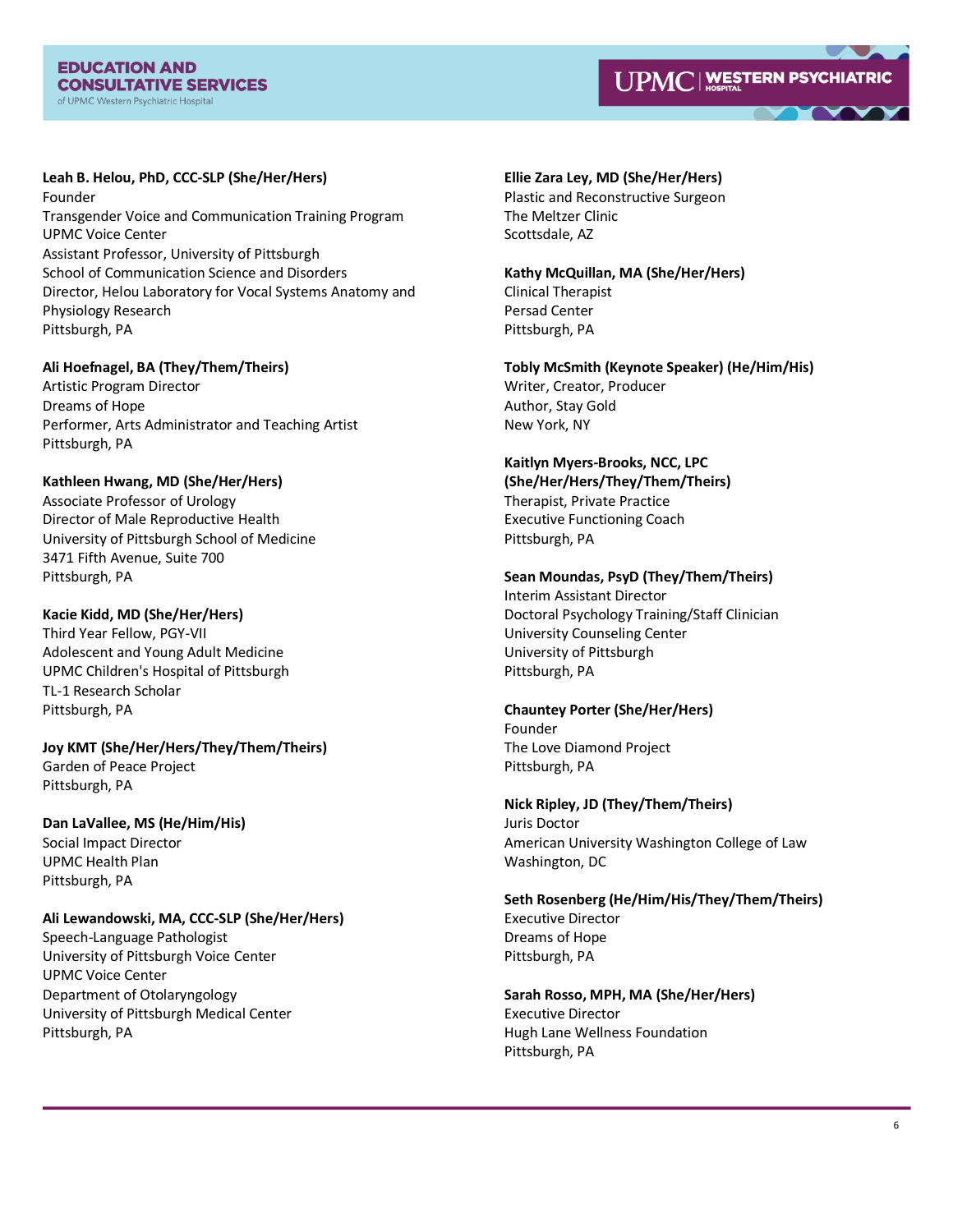#### **EDUCATION AND CONSULTATIVE SERVICES** of UPMC Western Psychiatric Hospital

# UPMC | WESTERN PSYCHIATRIC

## **Nina Routh (She/Her/Hers)**

Student University of Pittsburgh Pittsburgh, PA

### **Bee Schindler, LMSW (They/Them/Theirs)** Community Engagement Coordinator Clinical and Translational Science Institute University of Pittsburgh Pittsburgh, PA

**Dena Stanley (Keynote Speaker) (She/Her/Hers)** Founder and President, TransYOUniting Pittsburgh, PA

### **Anderson Still, MD (He/Him/His)** Child and Adolescent Psychiatrist Children's Hospital of Philadelphia Philadelphia, PA

### **Brian Thoma, PhD (He/Him/His)**

Assistant Professor of Psychiatry University of Pittsburgh School of Medicine Department of Psychiatry UPMC Western Psychiatric Hospital Pittsburgh, PA

# **Shannon Thompson, MEd (She/Her/Hers)** The Andy Warhol Museum

Inclusion Programs Coordinator Pittsburgh, PA

### **Eileen Viloria, BA (She/Her/Hers)** The Andy Warhol Museum Youth Programs Coordinator Pittsburgh, PA

**Brett Welch, CCC-SLP (He/Him/His)** PhD Candidate/Clinician University of Pittsburgh Pittsburgh, PA

**Selma Feldman Witchel, MD (She/Her/Hers)** Professor of Pediatrics UPMC Children's Hospital of Pittsburgh University of Pittsburgh School of Medicine Pittsburgh, PA

**Steven R. Wolfe, DO, MPH, FAAFP, AAHIVS (He/Him/His)** Dean of Medical Students Allegheny Health Network LGBTQIA and HIV Primary Care Physician Clinic Professor of Family Medicine, LECOM Associate Clinical Professor Drexel's Department of Family and Community Medicine Pittsburgh, PA

### **Jay Yoder, BA (They/Them/Theirs)**

Director of Operations, Into Account Anti-Violence Education; Advocacy Pittsburgh, PA

**All individuals in a position to control the content of this education activity a re required to disclose all relevant financial relationships with any entity producing, marketing, re-selling, or distributing health care goods or services, used on, or consumed by, patients.**

**The University of Pittsburgh is an affirmative action, equal opportunity institution.**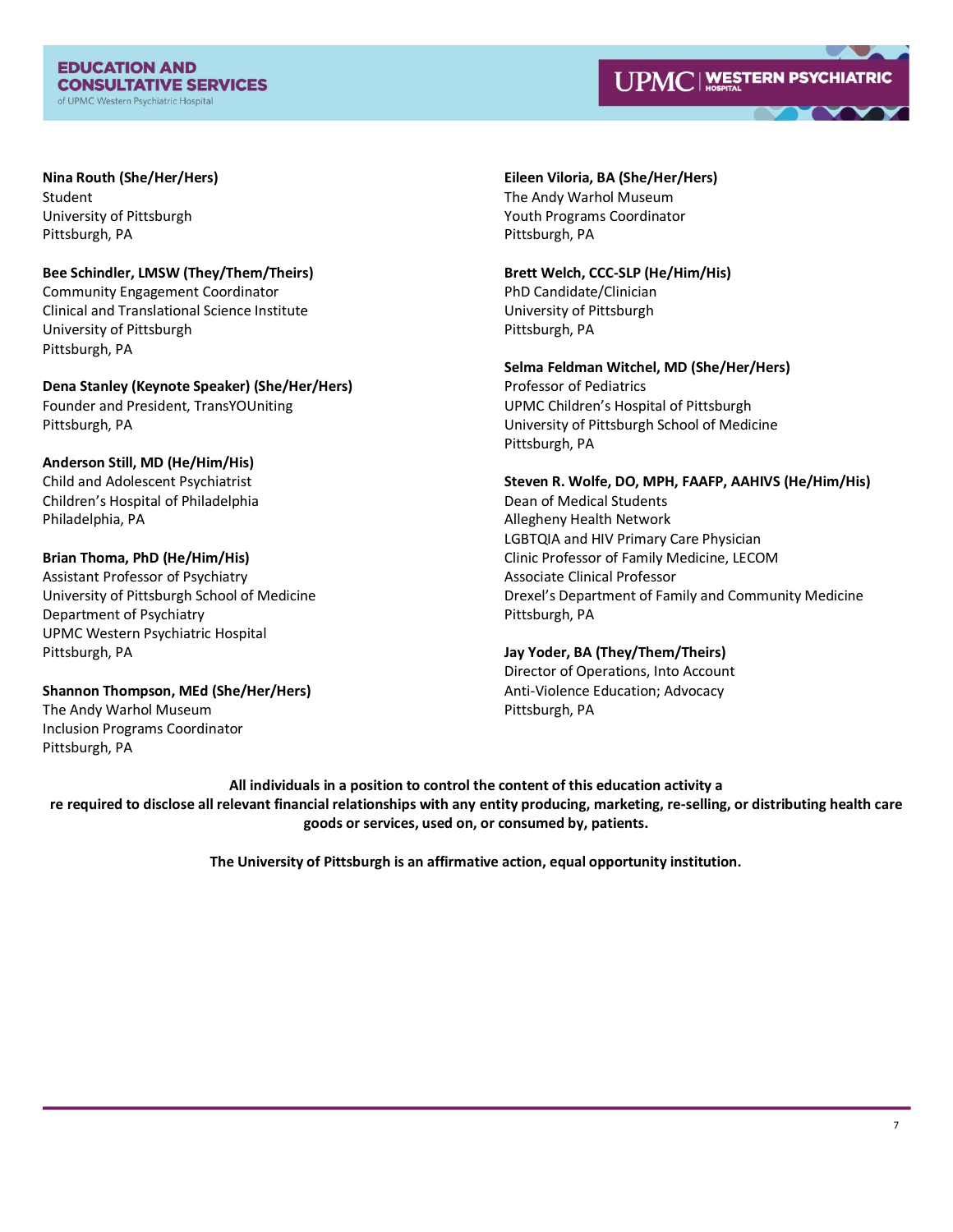



# **Agenda – October 8, 2020**

| 7:45 to 8:00 AM      | <b>ZOOM Sign-In</b>                                                                                                                                                          |
|----------------------|------------------------------------------------------------------------------------------------------------------------------------------------------------------------------|
| 8:00 to 9:30 AM      | <b>First Transgender Male NCAA Division I Swimmer</b><br>Schuyler Bailar, BA (Opening Keynote Speaker)                                                                       |
| 9:30 to 9:45 AM      | <b>Break</b>                                                                                                                                                                 |
| 9:45 to 10:45 AM     | <b>Breakout Sessions I</b>                                                                                                                                                   |
|                      | 1. Community Participatory Research Ethics Training (CPRET)<br>Errika Hager, MPH; Bee Schindler, LMSW                                                                        |
|                      | 2. Affirming Practices for LGBTQ+ Youth in Child Welfare Systems<br>Sarah Rosso, MPH, MA                                                                                     |
|                      | 3. LGBTQ Health at UPMC Health Plan<br>Shireen Haq, MPH; Dan LaVallee, MS                                                                                                    |
|                      | 4. Reframing Gender Affirming Care: Focusing on "Unboxing" Sexual Health<br>Braeden Bash, PA                                                                                 |
| 10:45 to 11:00 AM    | <b>Break</b>                                                                                                                                                                 |
| 11:00 AM to 12:00 PM | <b>Breakout Sessions II</b>                                                                                                                                                  |
|                      | 5. Engaging TLGBQIA People of Color in Research Studies (Part 1)<br>David Michael Battle, MPA; Joy KMT, Rashod Xavier Brown, BA;<br>Kate Eldridge, BPhil; Gerald Montano, DO |
|                      | 6. Pharmacology of Hormone Replacement Therapy (HRT)<br>Victoria Grieve, PharmD                                                                                              |
|                      | 7. Framework for Supporting the Parents of Transgender Clients: A Group Model<br>Keith Gray, MSW; Kathleen McQuillan, MA                                                     |
|                      | 8. Lessons Learned: Engaging with Trans and Non-Binary Youth<br>J. Coley Alston, MPH, CPH; Lyndsey Sickler, BA, SME                                                          |
| 12:00 to 1:00 PM     | Lunch                                                                                                                                                                        |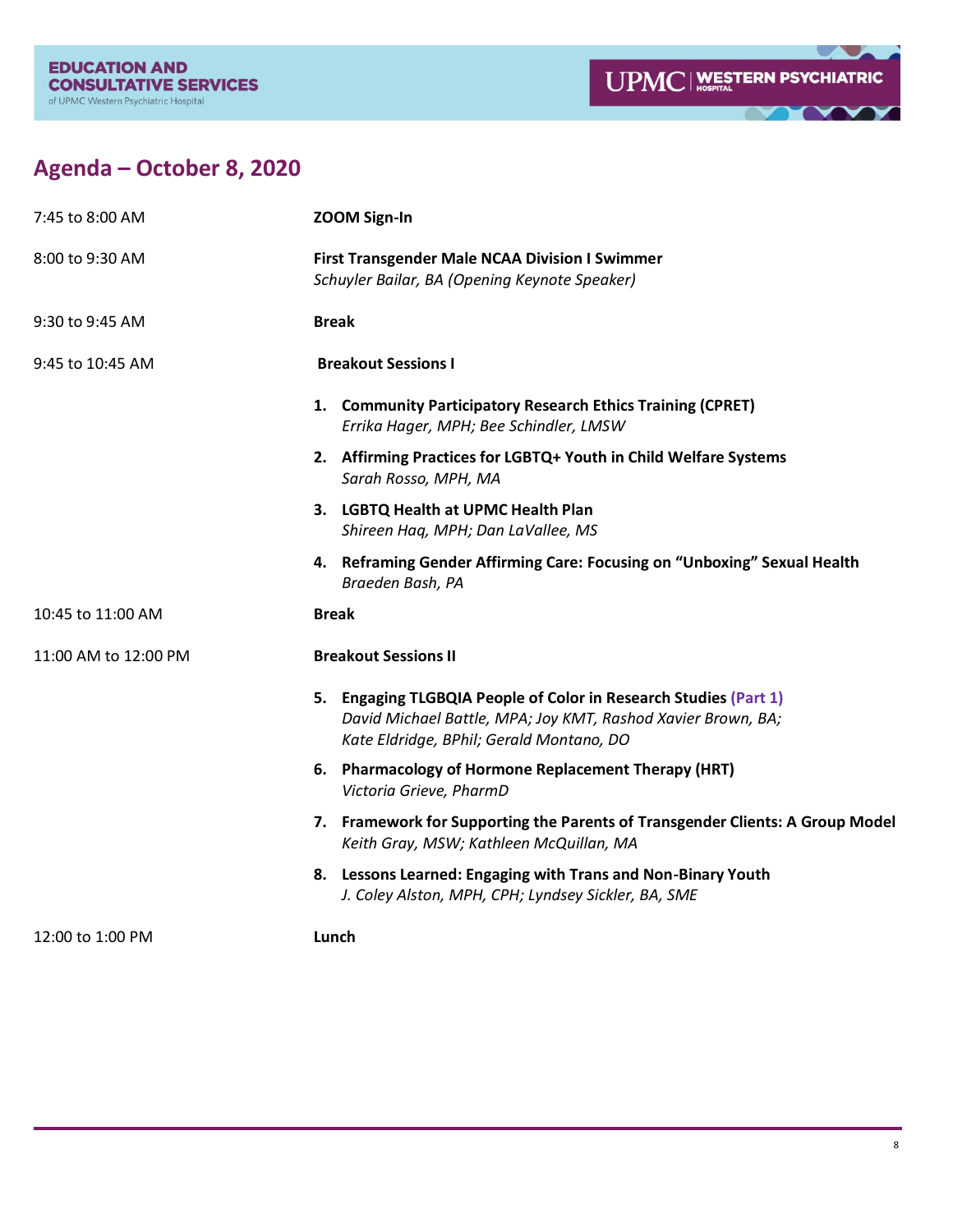**LAJA** 

Y

**TY** 

| 1:00 to 2:00 PM | <b>Breakout Sessions III</b>                                                                                                                                                  |
|-----------------|-------------------------------------------------------------------------------------------------------------------------------------------------------------------------------|
|                 | 9. Engaging TLGBQIA People of Color in Research Studies (Part 2)<br>David Michael Battle, MPA; Joy KMT, Rashod Xavier Brown, BA;<br>Kate Eldridge, BPhil; Gerald Montano, DO  |
|                 | 10. Hormone Blockers in Transgender Youth The Endocrinologist's Perspective<br>Selma Feldman Witchel, MD                                                                      |
|                 | 11. Top Surgery<br>Lorelei Grunwaldt, MD, FACS, FAAP                                                                                                                          |
|                 | 12. Letter Writing for Gender Affirming Care<br>Kristen Eckstrand, MD, PhD                                                                                                    |
|                 | 13. Substance Use and Mental Health Among the Trans Community<br>Keith Gray, MSW                                                                                              |
| 2:00 to 2:15 PM | <b>Break</b>                                                                                                                                                                  |
| 2:15 to 3:15 PM | <b>Breakout Sessions IV</b>                                                                                                                                                   |
|                 | 14. Engaging TLGBQIA People of Color in Research Studies (Part 3)<br>David Michael Battle, MPA; Joy KMT, Rashod Xavier Brown, BA;<br>Kate Eldridge, BPhil; Gerald Montano, DO |
|                 | 15. Grit and Gratitude: The Power of Post-Traumatic Growth<br>Sean Moundas, PsyD                                                                                              |
|                 | 16. PFLAG Pittsburgh Youth Panel<br>Dave West, MA                                                                                                                             |
|                 | 17. Addressing Suicide Rick for Trans and Non-Binary Populations<br>Kristen Eckstrand, MD; Joy Gero, PsyD, LPC                                                                |
|                 | 18. LGBT Resource Guide Creation - Word Out Grant Initiative<br>Carla Chugani, PhD, LPC; Lyndsey Sickler, BA, SME                                                             |
| 3:15 to 3:20 PM | <b>Break</b>                                                                                                                                                                  |
| 3:20 to 4:30 PM | Stay Gold (not eligible for psychology credits*)<br>Tobly McSmith (Keynote Speaker)                                                                                           |
| 4:30 to 4:45 PM | <b>Sponsor Advertisement</b>                                                                                                                                                  |
| 4:45 PM         | Adjournment                                                                                                                                                                   |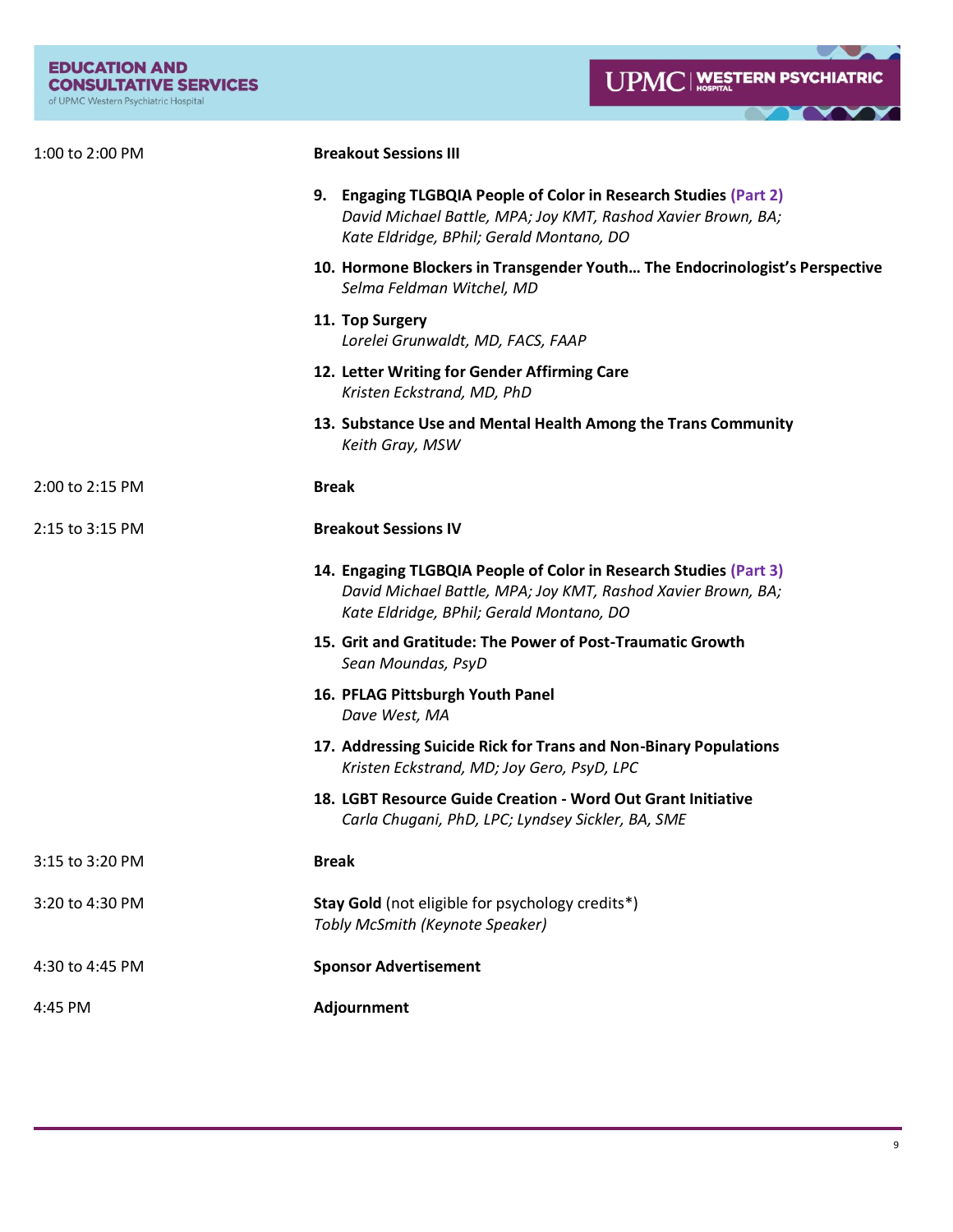

<u> Avenus </u>

# **Agenda – October 9, 2020**

| 7:45 to 8:00 AM      | <b>ZOOM Sign-In</b>                                                                                                                                                                                                                      |
|----------------------|------------------------------------------------------------------------------------------------------------------------------------------------------------------------------------------------------------------------------------------|
| 8:00 to 9:30 AM      | Notes from a Black Trans Woman (not eligible for psychology credits*)<br>Dena Stanley (Keynote Speaker)                                                                                                                                  |
| 9:30 to 9:45 AM      | <b>Break</b>                                                                                                                                                                                                                             |
| 9:45 to 10:45 AM     | <b>Breakout Sessions I</b>                                                                                                                                                                                                               |
|                      | 1. Gender-Affirming Voice and Communication Training: How to Get Your Mind<br><b>Right Before You Start</b><br>Leah B. Helou, PhD, CCC-SLP; Brett Welch, CCC-SLP                                                                         |
|                      | 2. Leveraging Support in Schools to Promote Transgender Youth Well-Being<br>Leyna Bonanno, MS; Nina Routh                                                                                                                                |
|                      | 3. Translating TGQN Campus Climate Findings into Practice: Exploring Practices to<br>Improve Sexual Violence Prevention for Transgender, Genderqueer, and<br><b>Nonbinary University Students</b><br>Rachel Gartner, PhD; Adrian Ballard |
|                      | 4. Eating Disorders in Transgender and Gender Non-Conforming (GNC) Youth<br>Anderson Still, MD                                                                                                                                           |
| 10:45 to 11:00 AM    | <b>Break</b>                                                                                                                                                                                                                             |
| 11:00 AM to 12:00 PM | <b>Breakout Sessions II</b>                                                                                                                                                                                                              |
|                      | 5. Uncommon Management of Transgender Health<br>Steven R. Wolfe, DO, MPH, FAAFP, AAHIVS                                                                                                                                                  |
|                      | 6. Where Do We Even Begin? Supporting Families of Gender Diverse Youth<br>Kacie Kidd, MD                                                                                                                                                 |
|                      | 7. Intersections of Trans and Survivor Identify Formation<br>Avi Diamond, MA, MT-BC                                                                                                                                                      |
|                      | I'll Go with You: The Story of Free Mom Hugs<br>8.<br>Vanessa White Fernandes, MS, RTC, LPC                                                                                                                                              |
| 12:00 to 1:00 PM     | Lunch                                                                                                                                                                                                                                    |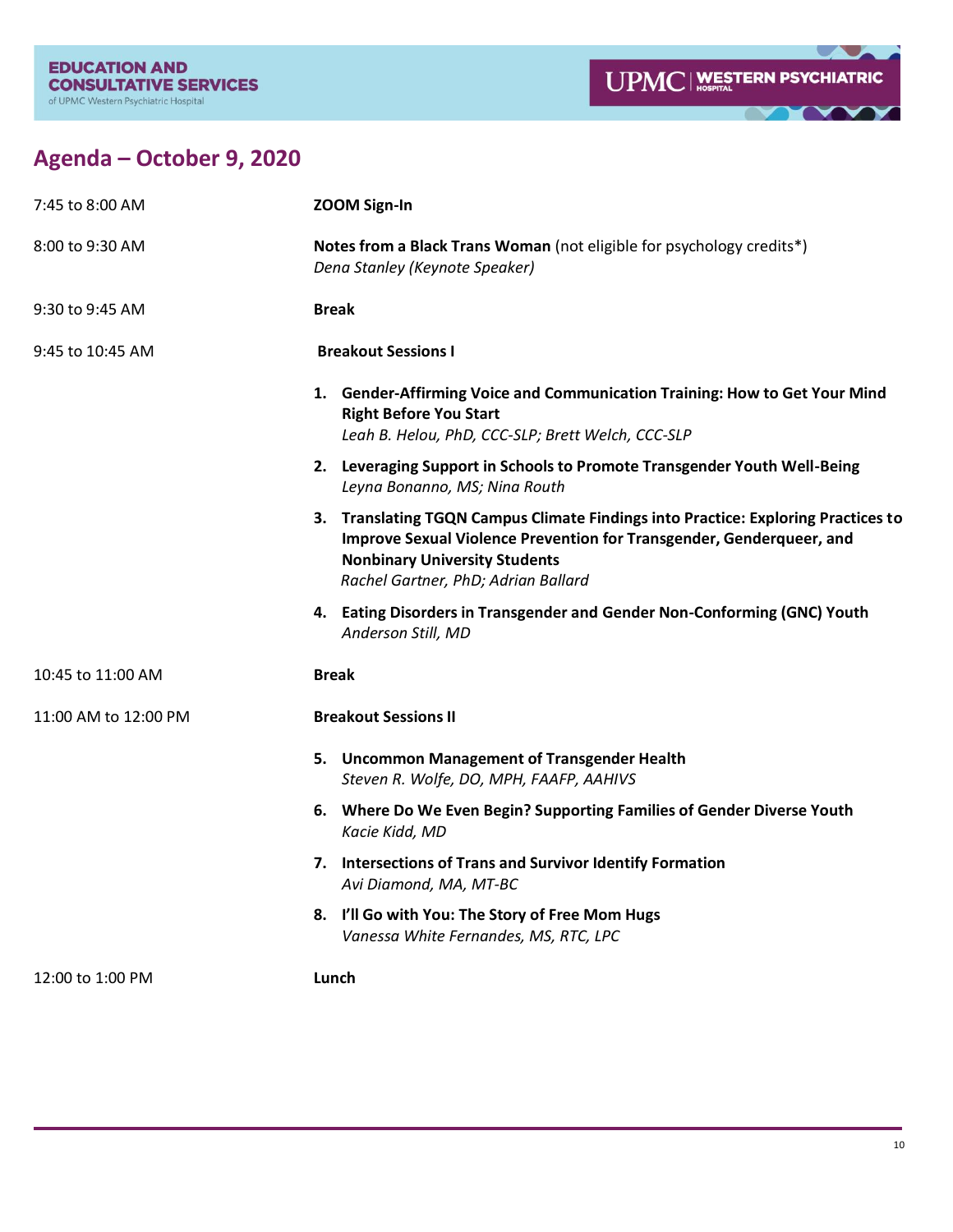**LAURE** 

▼

**TYPY** 

| 1:00 to 2:00 PM | <b>Breakout Sessions III</b>                                                                                                                           |
|-----------------|--------------------------------------------------------------------------------------------------------------------------------------------------------|
|                 | 9. Affirming Care for People with Intersex Traits: Bridging LGBT Health and Intersex<br>Advocacy<br>Katharine B. Dalke, MD, MBE                        |
|                 | 10. Supporting Preschoolers During Gender Diversity Expression<br>Dana Rofey, PhD, FTOS, FAED                                                          |
|                 | 11. Trans People Know: Experience and Expertise from the Other Side<br>Jules Gill-Peterson, PhD                                                        |
|                 | 12. TransLaw: Policy Updates<br>Nick Ripley, JD                                                                                                        |
| 2:00 to 2:15 PM | <b>Break</b>                                                                                                                                           |
| 2:15 to 3:15 PM | <b>Breakout Sessions IV</b>                                                                                                                            |
|                 | 13. Reimagining Allyship Through Storytelling<br>Iru Brodie-Mends, LCSW; Lori Ann Drost, LSW, HSV;<br>Ahmed Ghuman, PsyD, MBA, LPC; Sean Moundas, PsyD |
|                 | 14. Hormone Therapy and Micro-dosing for Genderqueer and Non-Binary People<br>Angela Marie Carter, ND                                                  |
|                 | 15. Trans Archives/Trans Care<br>Julie Beaulieu, PhD                                                                                                   |
|                 | 16. Learning the History of Pittsburgh Trans Life<br><b>Chauntey Sanders</b>                                                                           |
|                 | 17. How to Write a Gender Affirming Surgery Letter<br>Tamar Carmel, MD                                                                                 |
| 3:15 to 3:20 PM | <b>Break</b>                                                                                                                                           |
| 3:20 to 4:30 PM | <b>Overcoming System Barriers and Discrimination in Medicine: A Personal Journey</b><br>Tamar Carmel, MD (Keynote Speaker)                             |
| 4:30 to 4:45 PM | <b>Sponsor Advertising</b>                                                                                                                             |
| 4:45 PM         | Adjournment                                                                                                                                            |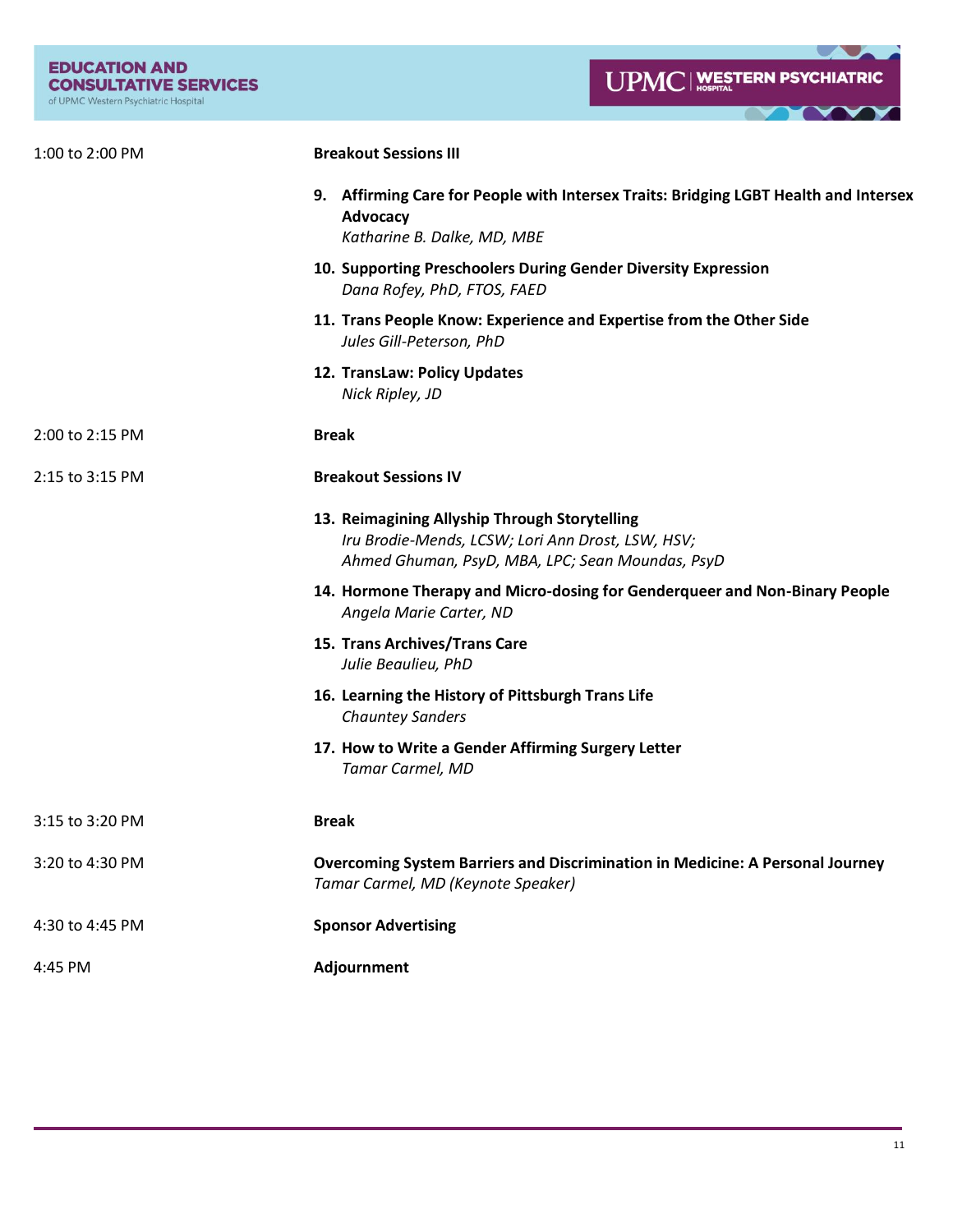

# **Agenda – October 10, 2020**

| 8:30 to 8:45 AM      | <b>ZOOM Sign-In</b>                                                                                                                                      |
|----------------------|----------------------------------------------------------------------------------------------------------------------------------------------------------|
| 8:45 to 10:15 AM     | Trauma Informed Response to Community Conflict: Beyond Choosing Sides<br>Jay Yoder, BA                                                                   |
| 9:15 to 10:15 AM     | <b>Breakout Sessions I</b>                                                                                                                               |
|                      | 1. Black Rest as Resistance<br>J. Coley Alston, MPH, CPH (no CE credit)                                                                                  |
|                      | 2. TransLaw: Name and Gender Marker Updates<br>Nick Ripley, JD                                                                                           |
|                      | 3. Intersections of Trans and Survivor Identify Formation<br>Avi Diamond, MA, MT-BC                                                                      |
|                      | 4. LGBTQ Health at UPMC Health Plan<br>Shireen Haq, MPH; Dan LaVallee, MS                                                                                |
| 10:15 to 10:30 AM    | <b>Break</b>                                                                                                                                             |
| 10:30 AM to 12:00 PM | <b>Feminizing Gender Affirming Surgical Options</b><br>(Content Warning: Includes Surgical Illustrations and Photos of Results)<br>Ellie Zara Ley, MD    |
| 10:30 AM to 12:00 PM | <b>Alternative Session</b><br>Trans Art Show (no CE credit)<br>Rashod Brown, BS; Lyndsey Sickler, BA, SME                                                |
| 12:00 to 1:00 PM     | Lunch                                                                                                                                                    |
| 1:00 to 2:30 PM      | <b>Masculinizing Gender Affirming Surgical Options</b><br>(Content Warning: Includes Surgical Illustrations and Photos of Results)<br>Ellie Zara Ley, MD |
| 2:30 to 2:45 PM      | <b>Break</b>                                                                                                                                             |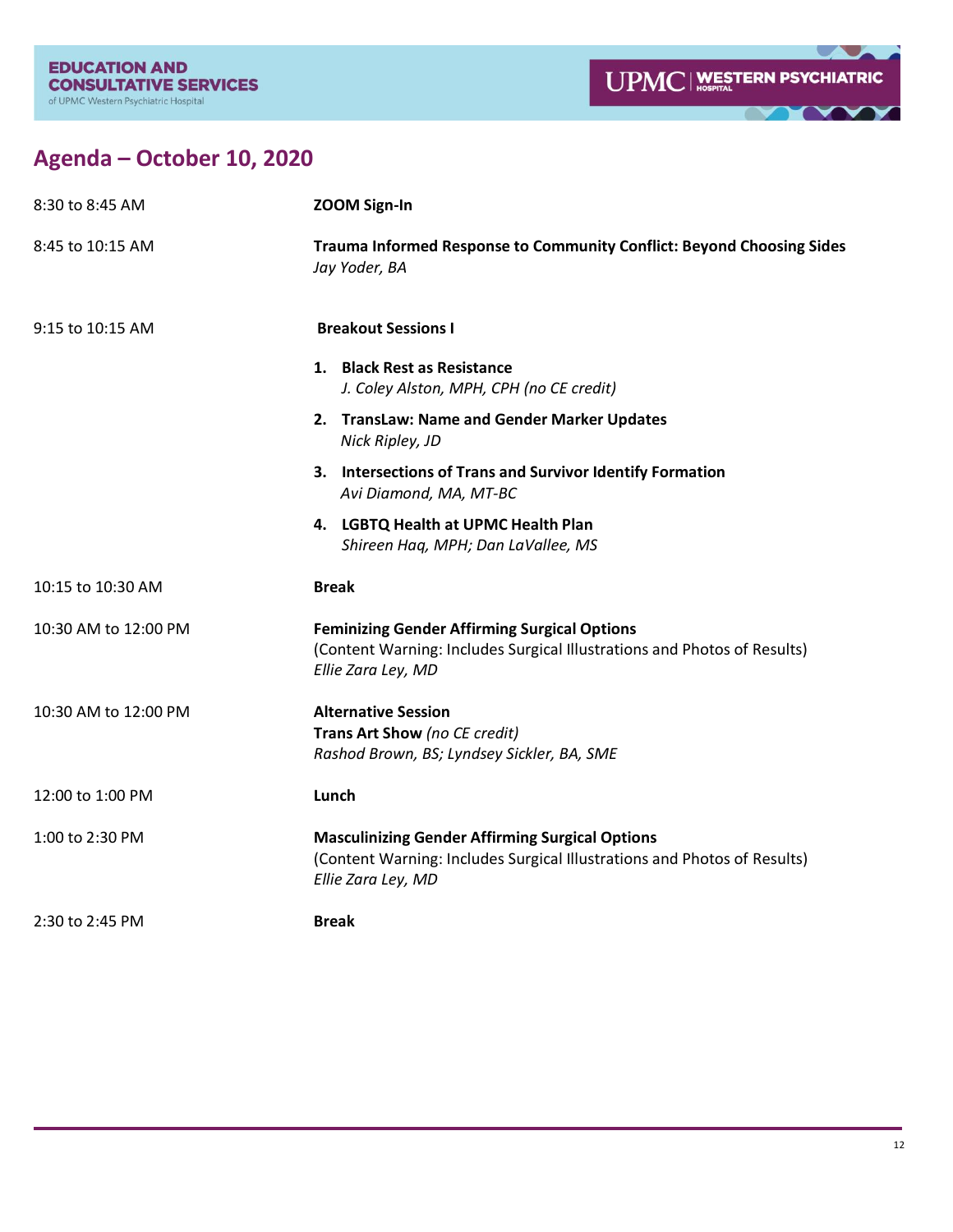| <b>EDUCATION AND</b>                 |
|--------------------------------------|
| <b>CONSULTATIVE SERVICES</b>         |
| of UPMC Western Psychiatric Hospital |

 $\sim$ N.

▼

 $\blacksquare$ 

| 2:45 to 4:15 PM | Practical Tactical for White Protestors (not eligible for psychology credits*)<br>Jay Yoder, BA                                                                   |
|-----------------|-------------------------------------------------------------------------------------------------------------------------------------------------------------------|
| 2:45 to 3:45 PM | <b>Alternate Session</b><br><b>Young, Black and Trans</b><br>J. Coley Alston, MPH, CPH                                                                            |
| 2:45 to 3:45 PM | <b>Breakout Sessions II</b><br>5. Gender-Affirming Vocal Exploration<br>Leah Helou, PhD, CCC-SLP; Ali Lewandowski, MA; Brett Welch, CCC-SLP                       |
|                 | 6. Neurodiversity and the Transgender and Non-Binary Community: Advocacy and<br><b>Support</b><br>Aprilynn Artz, LPC, NCC; Cory Frazer, LSW; Kaitlyn Myers-Brooks |
|                 | 7. I'll Go with You: The Story of Free Mom Hugs<br>Vanessa White Fernandes, MS, RTC, LPC                                                                          |
|                 | 8. Fostering Inclusive Environments for Trans and Non-Binary Community Members<br>within Higher Education<br>Carrie Benson, MEd                                   |
| 3:45 to 4:00 PM | <b>Break</b>                                                                                                                                                      |
| 4:00 to 5:00 PM | <b>Breakout Sessions III</b><br>9. Dreams of Hope (Performance $-$ no CE credit)<br>Ali Hoefnagel, BA                                                             |
|                 | 10. Top Surgery Show and Tell (Community Only - no CE credit)<br>J. Coley Alston, MPH, CPH                                                                        |
|                 | 11. Option-U Emergency Housing Program (no CE credit)<br>John Easter, BS                                                                                          |
|                 | 12. Voice Recital: Women Soldiers of the Civil War (Performance - no CE credit)<br>Jett Downey, BA                                                                |
| 5:00 to 5:30 PM | <b>Conference Closing Event</b><br><b>Planning Committee</b>                                                                                                      |
| 5:30 PM         | Adjournment                                                                                                                                                       |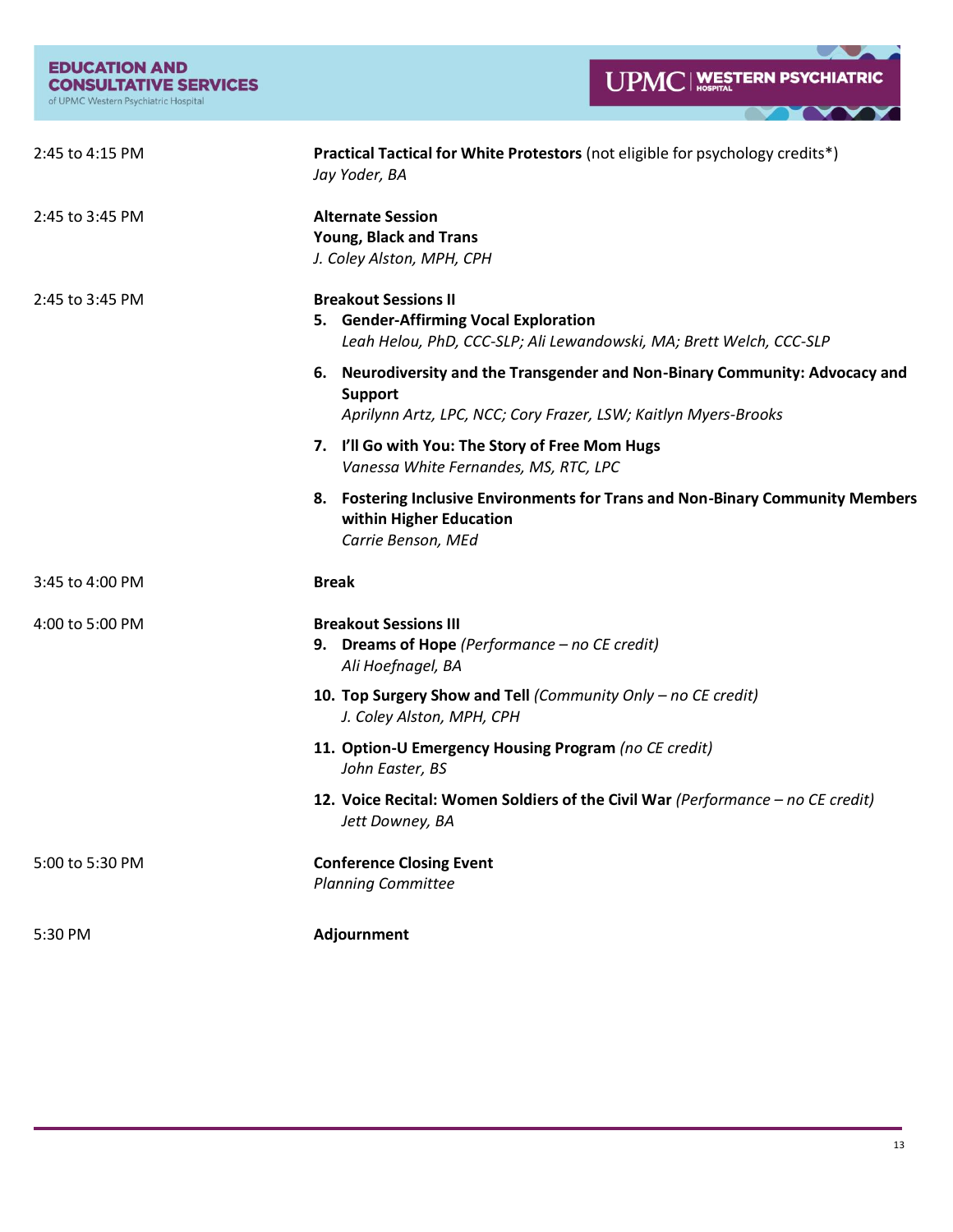# **Continuing Education Credits**

### **Physician (CME)**

In support of improving patient care, the University of Pittsburgh is jointly accredited by the Accreditation Council for Continuing Medical Education (ACCME), the Accreditation Council for Pharmacy Education (ACPE), and the American Nurses Credentialing Center (ANCC), to provide continuing education for the healthcare team.

### **Physician (CME)**

The University of Pittsburgh designates this live activity for a maximum of 19.5 *AMA PRA Category 1 Credits™.* Physicians should claim only the credit commensurate with the extent of their participation in the activity.

### **Other Healthcare Professionals**

Other health care professionals will receive a certificate of attendance confirming the number of contact hours commensurate with the extent of participation in this activity.



### **Psychologists**

Education and Consultative Services of UPMC Western Psychiatric Hospital is approved by the American Psychological Association to offer continuing education for psychologists. Education and Consultative Services of UPMC Western Psychiatric Hospital maintains responsibility for this program and its content. This program is offered for up to a maximum of 15.0 continuing education credits over the three day conference.

### **Certified Alcohol and Drug Counselors/Certified Co-Occurring Disorders Professionals: CADC/CCDP**

Education and Consultative Services of UPMC Western Psychiatric Hospital is certified by the Pennsylvania Certification Board (PCB) to provide Certified Alcohol and Drug Counselor (CADC) and Certified Co-occurring Disorders Professional (CCDP) continuing education credits. This program is offered for up to a maximum of 19.0 continuing education credits over the three day conference.



### **Counselors**

Education and Consultative Services of UPMC Western Psychiatric Hospital has been approved by NBCC as an Approved Continuing Education Provider, ACEP No. 5059. Programs that do not qualify for NBCC credit are clearly identified. UPMC Western Psychiatric Hospital is solely responsible for all aspects of this program. This program is offered for a maximum of 19.0 continuing education credits over the three day conference.

### **Licensed/Clinical Social Workers, Licensed Professional Counselors, Licensed Marriage and Family Therapists: LSW/LCSW/LPC/LMFT**

This program is being offered for up to a maximum of up to 19.0 of social work continuing education hours over the three day conference through co-sponsorship of the University of Pittsburgh's School of Social Work, a Council on Social Work Educationaccredited school and, therefore, a PA pre-approved provider of social work continuing education. These credit hours satisfy requirements for LSW/LCSW, LPC and LMFT biennial license renewal. For information on social work continuing education call (412) 624-3711.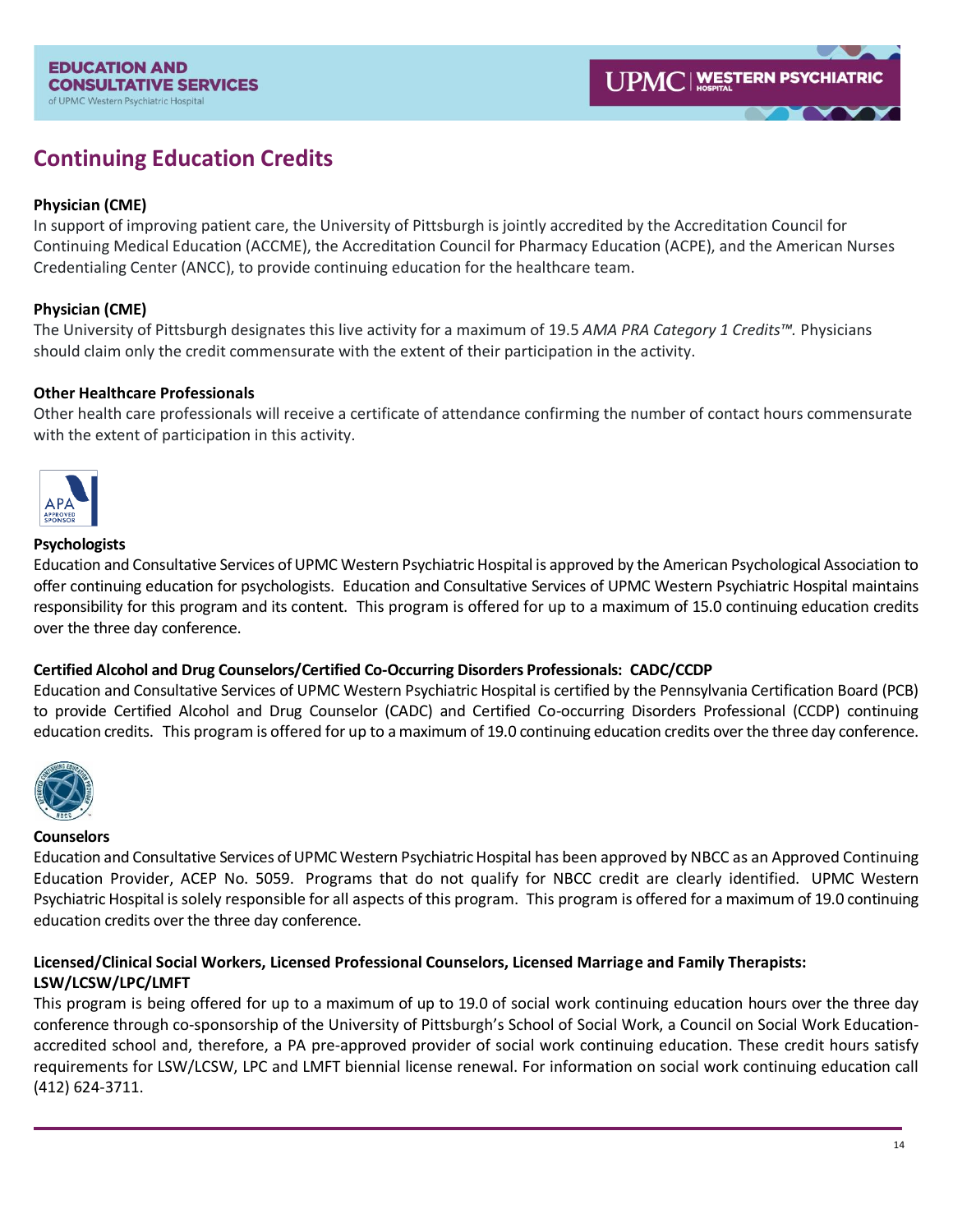### **Other Healthcare Professionals**

Nurses and other health care professionals are awarded maximum of 1.90 Continuing Education Units (CEU's) over the three day conference. One CEU is equal to 10 contact hours. *Nurses:* For attending this program you will receive a Certificate of Attendance confirming a maximum of up to 19.0 hours of continuing education over the three day conference. These hours may be considered eligible for completing the 30 hours of continuing education required for biannual nursing re-licensure in Pennsylvania.

- *1. Everyone must complete the survey and the Attendance Verification Form/CE Application after the program. The links will be e-mailed to you.*
- *2. Please retain your certificates in a safe place. Replacements cost \$30.*
- *3. Continuing education credits will be based upon the number of hours of programming you attend. Your attendance is recorded on the Zoom Live Streaming App.*
- *4. Once the survey/evaluation and the continuing education application is completed after the event, continuing education certificates will be e-mailed four to six weeks post-conference.*
- *5. All forms are to be submitted t[o mundnl@upmc.edu.](mailto:mundnl@upmc.edu)*

**To receive full credit per day, attendance will have to attend programs that are eligible for continuing education. The programs that do not include continuing education (CE) credits or psychology credits are identified on the agenda.** 

**\*These presentations are still being assessed and may be eligible for APA credits at the time of the conference.**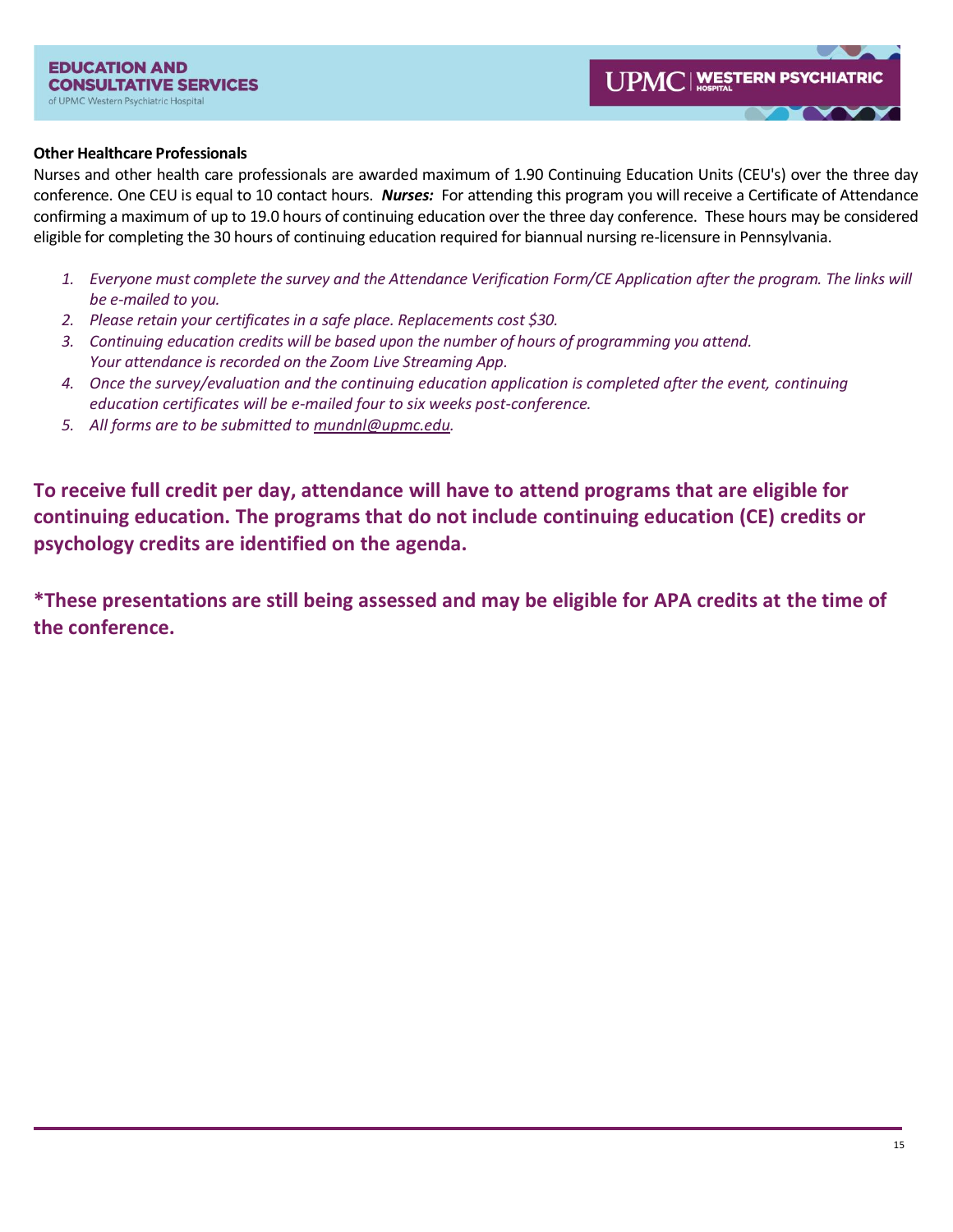# **Registration – Please register by October 1, 2020**

**Online at<https://upmc.asapconnected.com/CourseDetail.aspx?CourseId=228507>**

| <b>Full Program Fee Schedule (3 Days):</b>                                                |       |
|-------------------------------------------------------------------------------------------|-------|
| Physicians (all three days with CME credits)                                              | \$250 |
| Other Professionals (all three days with CE credits) - Discount code: transprideprof.2020 | \$200 |
| Students/Interns/Residents/Professionals - Discount code: transpridestudent.2020          | \$25  |
| (all three days-no continuing education)                                                  |       |
|                                                                                           |       |

## **Two Days Fee Schedule:**

| Physicians (two-day with CME credits) - Discount code: transprideMD2day.2020                  | \$200 |
|-----------------------------------------------------------------------------------------------|-------|
| Other Professionals (two-day with CE credits) – Discount code: <i>transprideprof2day.2020</i> | \$160 |
| Students/Interns/Residents/Professionals - Discount code: transpridestudent2day.2020          | \$20  |
| (two-day-no continuing education)                                                             |       |

## **One Day Fee Schedule:**

| Physicians (daily with CME credits) – Discount code: transprideMDdaily.2020                  | \$100 |
|----------------------------------------------------------------------------------------------|-------|
| Other Professionals (daily with CE credits) - Discount code: <i>transprideprofdaily.2020</i> | S80   |
| Students/Interns/Residents/Professionals - Discount code: transpridestudentdaily.2020        | \$10  |
| (daily-no continuing education)                                                              |       |

*Community and Family Members are welcome to attend free of charge for any part of the conference. Registration is required. To obtain this code, please request it from one of the following contacts: [Alicyn.Simpson@chp.edu;](mailto:Alicyn.Simpson@chp.edu) [otooleka@upmc.edu;](mailto:otooleka@upmc.edu) [knottedsouls@gmail.com.](mailto:knottedsouls@gmail.com) Please add "free tuition" in your subject line.* 

*There will be a limited number of scholarships available for students. To request a scholarship, please contact [knottedsouls@gmail.com](mailto:knottedsouls@gmail.com) or [Alicyn.Simpson@chp.edu.](mailto:Alicyn.Simpson@chp.edu)* 

## **Tuition includes:**

- \* All registration and conference materials
- \* Continuing education credits at the professional rate

UPMC employees who would [like to be sponsored by their department can opt to request a paper r](https://upmc.asapconnected.com/CourseDetail.aspx?CourseId=203045)egistration form (electronic journal transfer [form\) with appropriate approval from the department manager. To r](https://upmc.asapconnected.com/CourseDetail.aspx?CourseId=203045)equest this form, contact Nancy Mundy at mundnl@upmc.edu.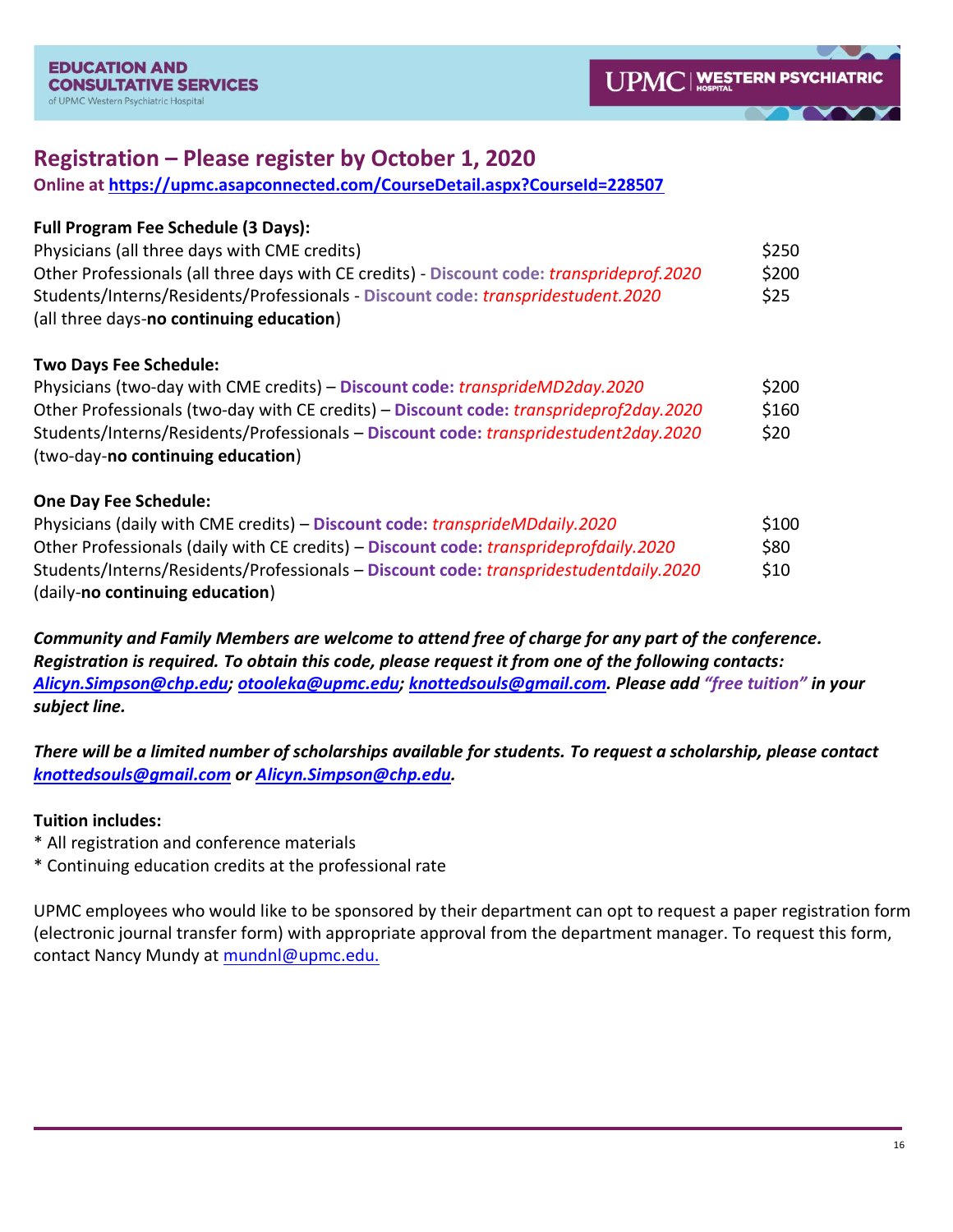# **Instructions for Registering Online by October 1, 2020 at:**

# **[https://upmc.asapconnected.com/CourseDetail.aspx?CourseId=228507.](https://upmc.asapconnected.com/CourseDetail.aspx?CourseId=228507)**

# **Everyone must register separately.**

- 1. Click on 'Register Now' (small box at bottom of page)
- 2. If "TransPride Pittsburgh" appears under 'Shopping Cart', click on 'Checkout' (think of this as 'continue').

3. Register as a new registrant or sign in if you already have an account (username is your e-mail). *You do not have to answer questions about your health insurance!*

4. When the conference name appears again, click on 'Checkout' (again, think of this as 'continue')

5. Questions: Please answer all required questions. You will either have to type your answer in, or choose from a dropdown menu. If it doesn't apply to you, please use N/A. Click on 'continue'.

6. **Enter your promotional code if applicable (please see above). Click on 'Apply to Total'!**

7. Add credit card information if applicable and click on 'Process Payment'.

8. Complete Transaction and print your receipt.

**Please direct general questions and requests to pay via a Journal Transfer to Nancy Mundy at** [mundnl@upmc.edu](mailto:mundnl@upmc.edu)**.**  Full tuition must accompany registration. A \$25 administrative fee will be deducted from all refunds for cancellations. No refunds can be issued once the program has begun. *Please register by October 1, 2020.* 



*We encourage participation by all individuals. If you have a disability, advance notification of any special needs will help us better serve you. Please notify us of your needs at least two weeks in advance of the program by contacting Nancy Mundy at mundnl@upmc.edu.*